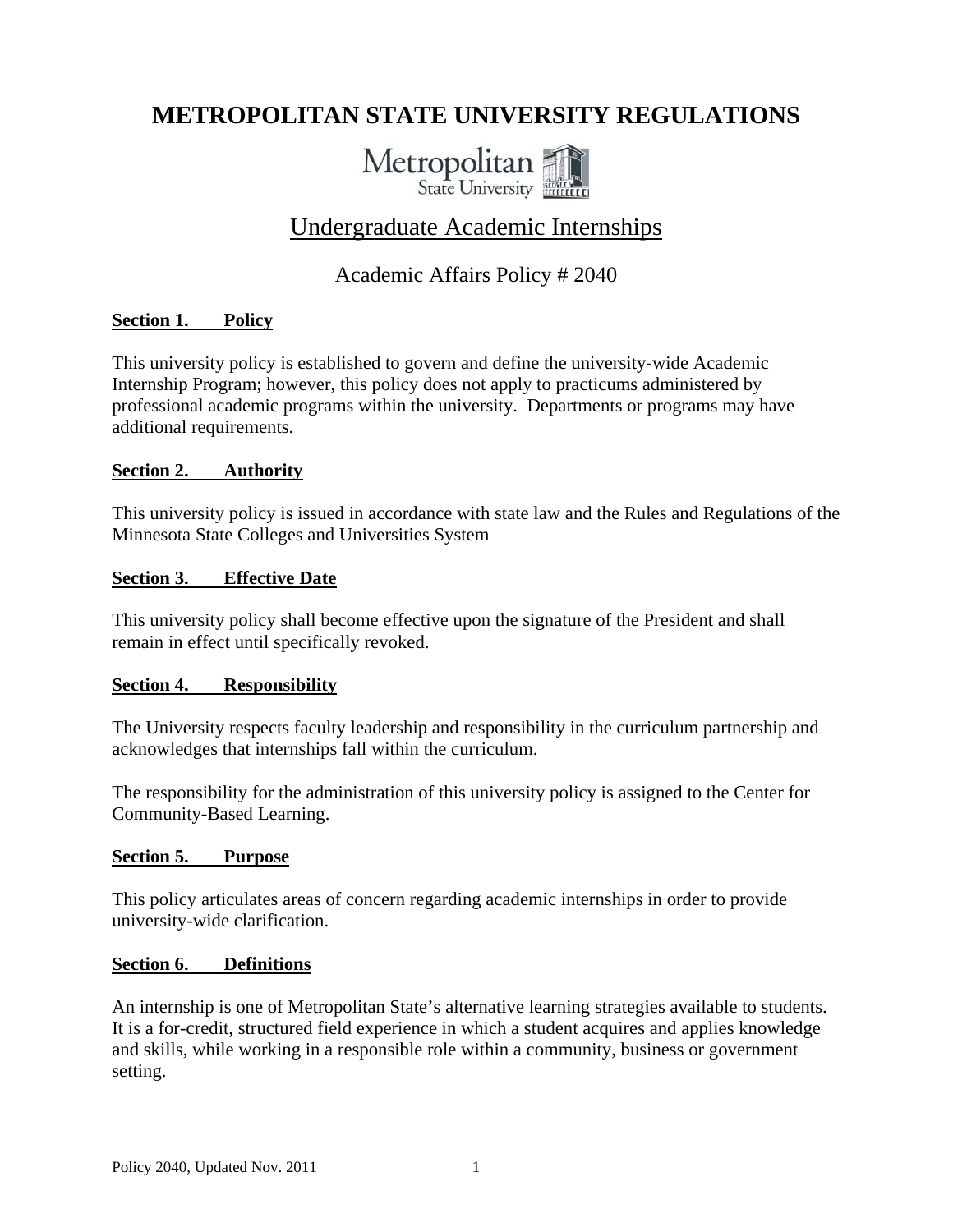The Internship Faculty Liaison within each academic unit reviews the Internship Agreements for academic content and credit value and is responsible for the academic components of the internship. The Internship Faculty Liaison also has ultimate responsibility for determining and submitting the grade the student receives.

The Internship Evaluator is the person who completes the Learning Evaluation for the student's internship. Based on college/department guidelines, the faculty liaison may also be the internship evaluator.

The Internship Site Supervisor is located at the site or project where the student is doing the internship. The Site Supervisor certifies that the student has met internship responsibilities and depending on college/department guidelines may evaluate student performance and provide evidence of student performance to the Internship Evaluator and/or the Internship Faculty Liaison.

## **Section 7. Participation - Students**

In order to register for an academic internship, participants must be Metropolitan State University alumni or current students with a minimum cumulative 2.0 GPA and be in good academic standing as defined in university Policy 2050 and procedure 205.

Upper division or graduate level credits are granted for all academic internships.

Registration for internships follows the alternative learning strategies deadlines, as outlined on the academic calendar.

The student must complete the internship within 180 days from the registration date, unless otherwise specified within the internship agreement.

Students must adhere to the appropriate college/department guidelines when applying and registering for, participating in and completing an internship.

## **Section 8. Participation - Faculty**

Annually, each college dean compiles a list of resident faculty members to serve as the internship faculty liaison for the college and/or some departments. Every internship must have a faculty liaison that has responsibility for evaluating and grading based on the site supervisor's report and any required deliverables.

## **Section 9. Grading**

Internship credits are assessed in 40-hour increments: 3 credits = a minimum of 120 hours; 4 credits  $= a$  minimum of 160 hours.

All internships will be graded according to the specific college/department guidelines.

The grade will be submitted by the faculty liaison once the student has submitted all required college/department internship deliverables.